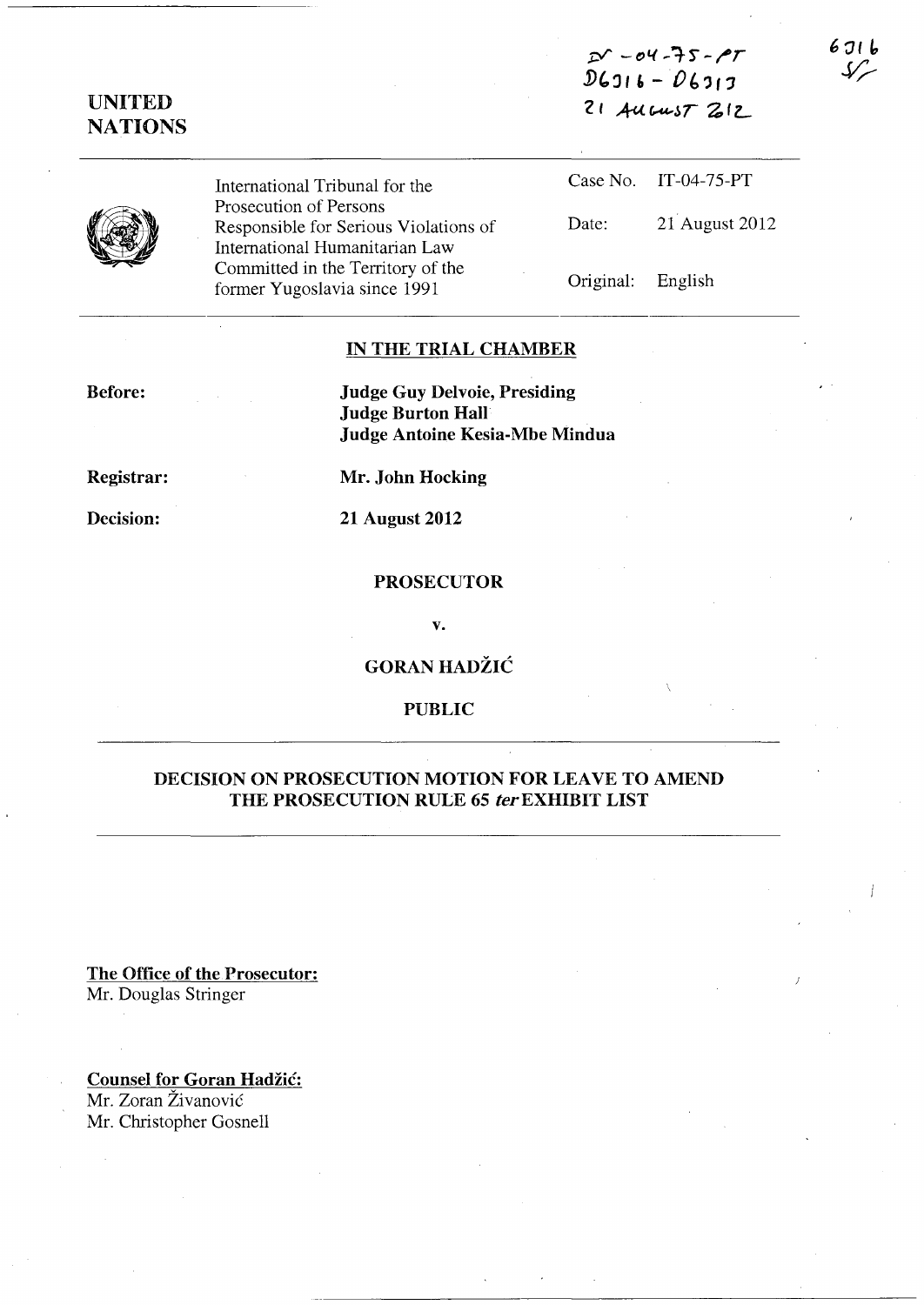1. THIS TRIAL CHAMBER of the International Tribunal for the Prosecution of Persons Responsible for Serious Violations of International Humanitarian Law Committed in the Territory of the former Yugoslavia since 1991 ("Tribunal") is seised of the "Prosecution Motion for Leave to Amend Its Rule 65 *ter* Exhibit List" filed by the Prosecution with a confidential annex on 13 July 2012 ("Motion"). Hadzic filed his "Response to Prosecution Motion for Leave to Amend Its Rule *65 ter* Exhibit List" on 26 July 2012 ("Response"). The Prosecution filed the "Prosecution Motion to Reply to Defence Response to Prosecution Motion for Leave to Amend Its Rule 65 *ter* Exhibit List, with Proposed Reply" on 31 July 2012 ("Reply").

2. The Motion relates to the "Prosecution Notice of Rule 65 *ter* (E) Filings", filed by the Prosecution on 20 June 2012,<sup>1</sup> which included, *inter alia*, the Prosecution exhibit list ("Exhibit") List") filed pursuant to Rule 65 *ter* (E)(iii) of the Rules of Procedure and Evidence of the Tribunal ("Rules").

### A. Submissions

3. In the Motion, the Prosecution seeks leave to amend the Exhibit List by substituting 17 documents and adding 15 new documents.<sup>2</sup> The Prosecution submits that the documents consist of: (a) material provided by expert witnesses<sup>3</sup> and (b) previously disclosed Rule 92 *bis* witness statements supplemented by attestations of the Registry of the Tribunal and witness declarations.<sup>4</sup> The Prosecution submits that the attestations were obtained after the filing of the Exhibit List.<sup>5</sup> The Prosecution submits that is has met the legal test to amend the Exhibit List. The Prosecution submits that the documents it seeks to substitute or add to the Exhibit List comprise the following:

- (a) the expert report of Visnja Bilic that was disclosed to Hadzic on 10 July 2012, her cover letter to the expert report, and 15 documents relied on in the report;
- (b) one document provided by the Government of Croatia in response to a request for assistance relevant to the evidence of expert witnesses Višnja Bilić and Davor Strinović;
- (c) four documents cited in the report of expert witness Christian Nielsen; and

<sup>I</sup>Public, with confidential Annexes A, B, C, and E, and confidential and *ex parte* Annexes D and F.

Motion, paras 1, 16.

Motion, para. 1.

Motion, para. 15.

Motion, para. 1.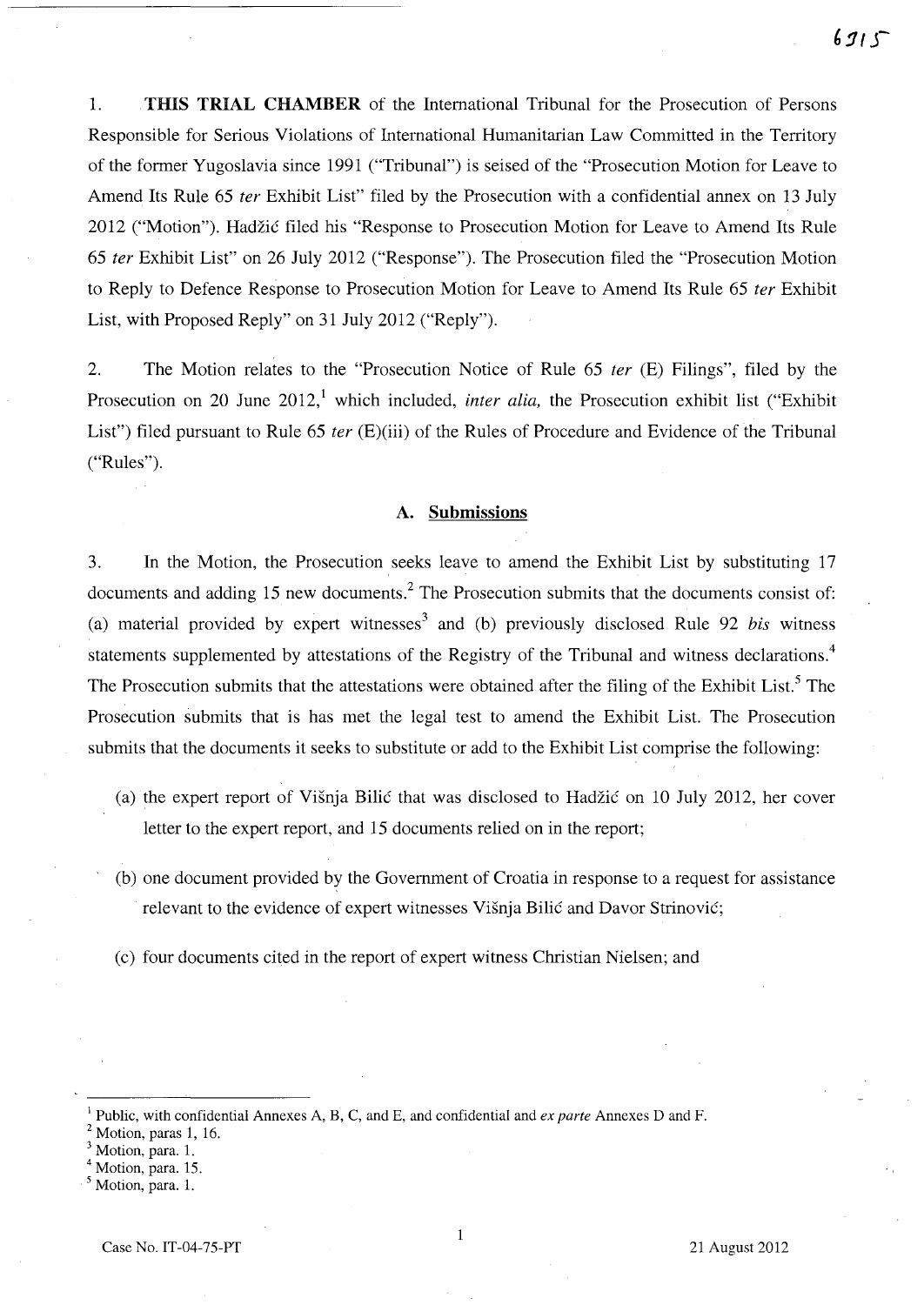(d) nine Rule 92 *bis* attestations for witnesses whose statements are already included on the Prosecution's Rule 65 *ter* witness list. <sup>6</sup>

4. Hadzic does not oppose the Prosecution's request to amend the Exhibit List as specified in the Motion, with the exception of two documents which, according to Hadzic, appear not to have been previously disclosed.<sup>7</sup> The documents are designated with Rule 65 *ter* numbers 05855 and 05856 respectively, and relate to witness Christian Nielsen.<sup>8</sup>

5. In the Reply, the Prosecution submits that the two documents to which Hadzic objects were disclosed to him on 18 November 2011, by way of inclusion in the *"Mrksic and Sl[jjivancanin*  disclosure log" and an associated spreadsheet that included reference to the two documents with the same descriptions as those contained in confidential Annex A to the Motion.<sup>9</sup> The Prosecution provides notice of its intention to disclose the English language translations of the two documents to Hadžić. $10$ 

## **B. Applicable Law**

6. Rule 65 *ter* (E)(iii) of the Rules provides, *inter alia,* that the Prosecution shall file, within a time-limit set by the Pre-Trial Judge and not less than six weeks before the Pre-Trial Conference, "the list of exhibits the Prosecutor intends to offer", serving on the defence copies of the listed exhibits. In the exercise of its inherent discretion in managing the trial proceedings, and if satisfied that this is in the interests of justice, a Trial Chamber may grant a Prosecution request to amend the filed exhibit list.<sup>11</sup> In doing so, a Trial Chamber must be satisfied that, taking into account the specific circumstances of the case, good cause is shown for amending the original list and that the newly offered material is relevant and of sufficient importance to justify the late addition. Moreover, a Trial Chamber must carefully balance any amendment to the original list with an adequate protection of the rights of the accused.<sup>12</sup>

<sup>12</sup>*KaradzicDecision,* para. 8; *Popovic* Appeal Decision, para. 37.

<sup>&</sup>lt;sup>6</sup> Motion, para. 5.

<sup>7</sup> Response, para. 1.

<sup>8</sup> Response, para. 1; Motion, confidential Annex A, p. 3.

<sup>&</sup>lt;sup>9</sup> Reply, paras 5-6.

 $10$  Reply, para. 7.

<sup>&</sup>lt;sup>11</sup> Prosecutor v. Radovan Karadžić, Case No. IT-95-5/18-T, Decision on the Prosecution's Motion for Leave to File a Supplemental Rule 65 *ter* Exhibit List, 18 March 2010 *("Karadzic* Decision"), para. 7; *Prosecutor v. Vujadin Popovic et al.,* Case No. IT -05-88-AR73.1, Decision on Appeals Against Decision Admitting Material Related to Borovcanin's Questioning, 14 December 2007 *("Popovic* Appeal Decision"), para. 37.